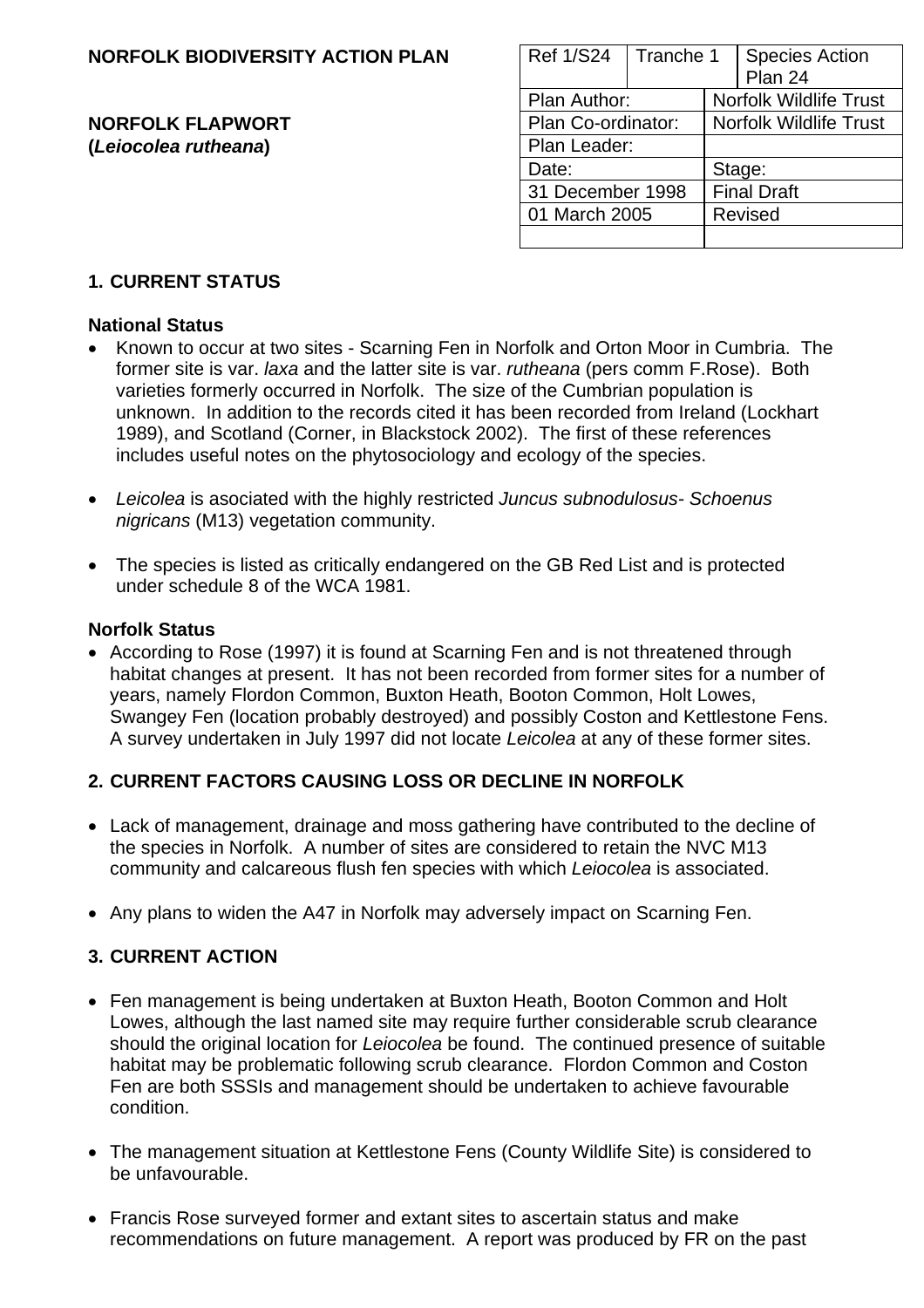status and nomenclature of the species (Rose, F. Norfolk Flapwort (*Leiocolea rutheana*) Historical report 1997).

• A survey was undertaken during 2004 of all extant and former sites to ascertain the habitat management requirements and suitability for introduction (conclusions not published to date).

#### **4. ACTION PLAN OBJECTIVES AND TARGETS**

#### **National**

- Maintain the existing populations.
- Survey to establish current distribution.
- Re-establish in at least five former sites by 2004.

#### **Norfolk**

- Maintain existing population.
- Enhance former sites.
- Introduce appropriate variety to suitable sites by 2010 based on conclusions of 2004 survey.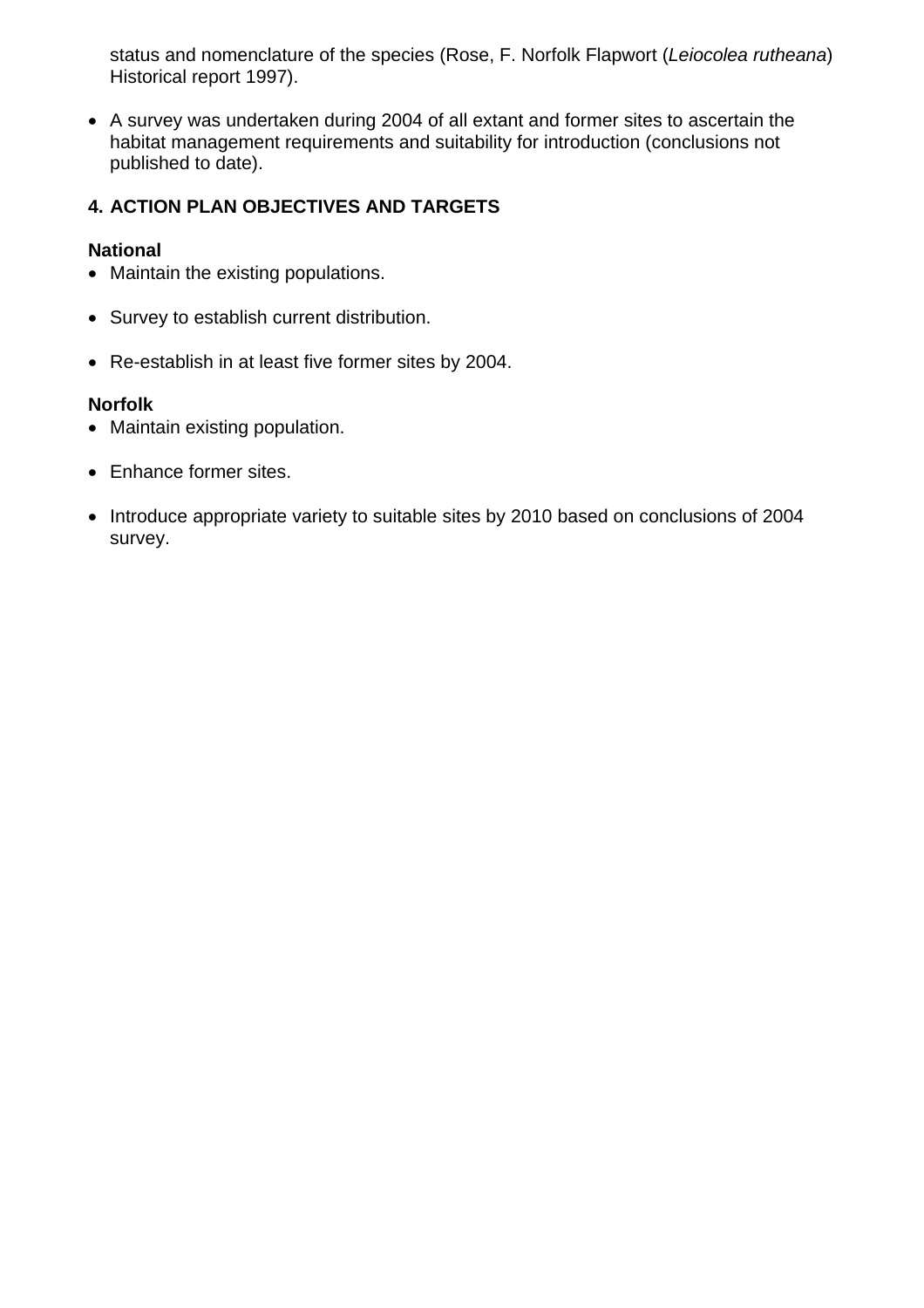## **Norfolk Flapwort - Norfolk Action Plan**

|              | <b>NATIONAL ACTION</b>                                                                                                                | <b>NORFOLK ACTION</b>                                                                                                              | <b>ACTION</b><br>BY: | <b>PARTNERS:</b> |
|--------------|---------------------------------------------------------------------------------------------------------------------------------------|------------------------------------------------------------------------------------------------------------------------------------|----------------------|------------------|
|              |                                                                                                                                       |                                                                                                                                    |                      |                  |
| 5.1<br>5.1.2 | <b>Policy and Legislation</b><br>Identify and encourage<br>favourable water quality<br>standards at new sites.                        | Establish and agree water<br>quality requirements and<br>incorporate in appropriate<br>EA plans and policies.                      | EN                   |                  |
| 5.2<br>5.2.1 | <b>Site Safeguard and</b><br><b>Management</b><br>Encourage favourable<br>management at former<br>sites.                              | Implement best practice<br>management at all extant<br>and past sites which are<br>SSSI <sub>s</sub> .                             | EN/NWT               |                  |
| 5.3<br>5.3.1 | <b>Species Management</b><br>and Protection<br>None proposed.                                                                         | Introduce appropriate var.<br>to all suitable sites<br>following assessment of<br>suitability (2004 survey as<br>discussed above). | <b>EN/NWT</b>        |                  |
| 5.4<br>5.4.1 | <b>Advisory</b><br>Ensure key bodies and<br>landowners are aware of<br>legal protection and<br>conservation needs.                    | No action pending<br>introduction when<br>landowners will need to be<br>consulted.                                                 |                      |                  |
| 5.5<br>5.5.2 | <b>Future Research and</b><br><b>Monitoring</b><br>Survey all former sites in<br>Norfolk and identify re-<br>establishment potential. | Undertake survey of all<br>former sites following<br>restoration management.<br>Planned in 2004.                                   | EN/NWT               |                  |
| 5.5.4        | Monitor extant population<br>regularly and identify<br>threats.                                                                       | Monitor extant population<br>at Scarning Fen.                                                                                      | EN/NWT               |                  |
| 5.5.5        | Pass data to JNCC/BRC.                                                                                                                | Pass data to JNCC/BRC<br>and/or Norfolk BRC.                                                                                       | EN/NWT               |                  |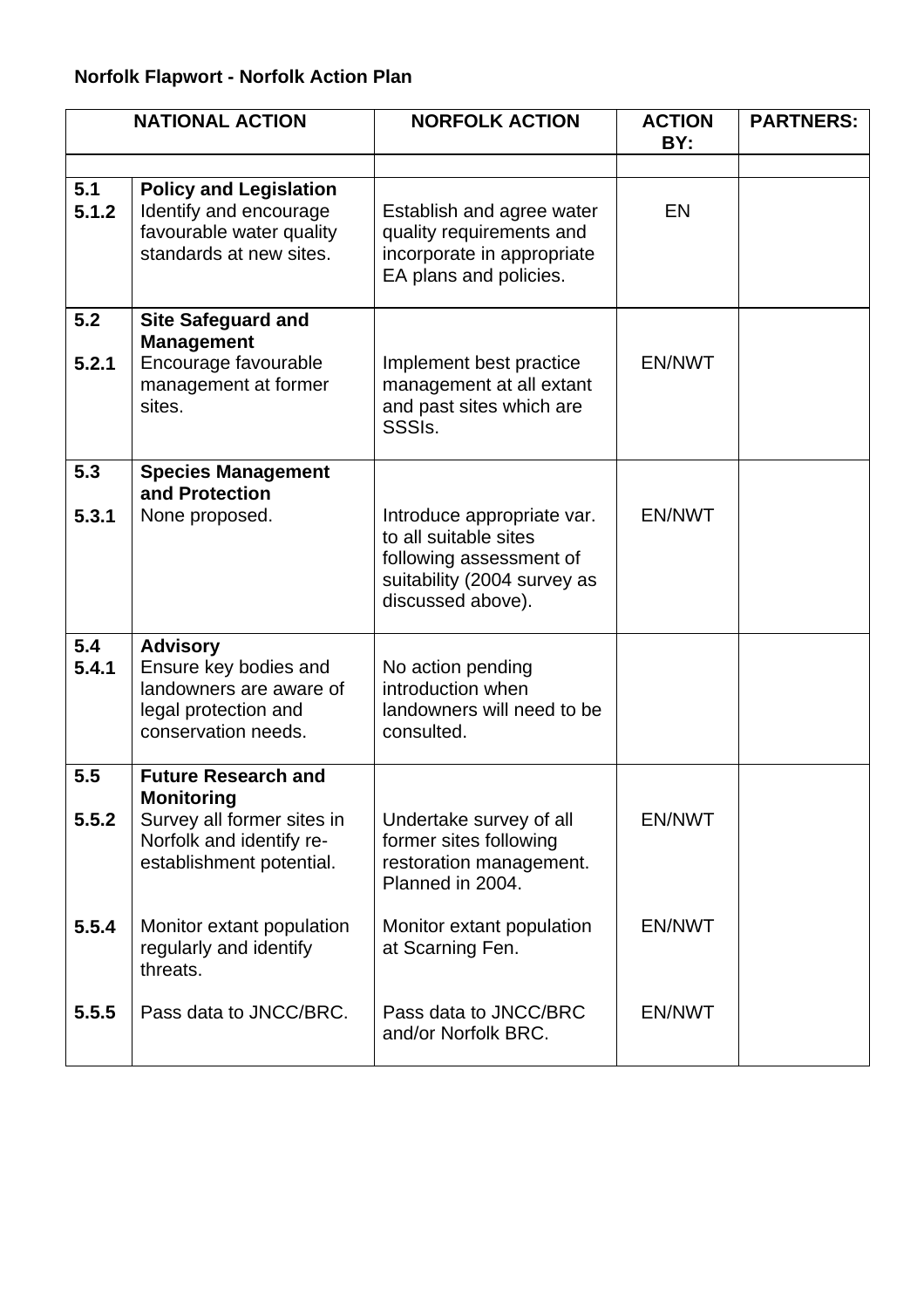#### **NORFOLK DISTRIBUTION**

See above.

#### **MANAGEMENT GUIDANCE**

#### **REFERENCES**

**Blackstock TH. 2002**. New Vice-County records and amendments to the Census Catalogue. Bulletin of the British Bryological Society. **79,** p. 39. [*Leiocolea rutheana* var *rutheana*. Basic mire, 270m, W end of Branxholme Wester Loch NT41 (vc80) Corner, conf. Long.]

**Lockhart ND 1989** *Leiocolea rutheana* (Limpr.) K. Muell. new to Ireland. *J Bryol* **15** (3); 525 - 530

**Rose F** Norfolk Flapwort (Leiocolea rutheana) Historical report 1997 unpub NWT).

In addition valuable accounts of the morphology and ecology of the species are provided by Damsholt, Paton and Schuster.

Damsholt, K. 2002. Illustrated Flora of Nordic Liverworts and Hornworts. Nordic Bryological Society: Denmark, Odense. [as Lophozia rutheana.]

Paton, J. 1999. The Liverwort Flora of the British Isles. Colchester: Harley Books.

Schuster, R. 1969. The Hepaticae and Anthocerotae of North America East of the Hundreth Meridian. Volume 2. New York: Columbia University Press.

#### **CONTACTS**

Norfolk Wildlife Trust, Bewick House, 22 Thorpe Road, Norwich Tel 01603 625540.